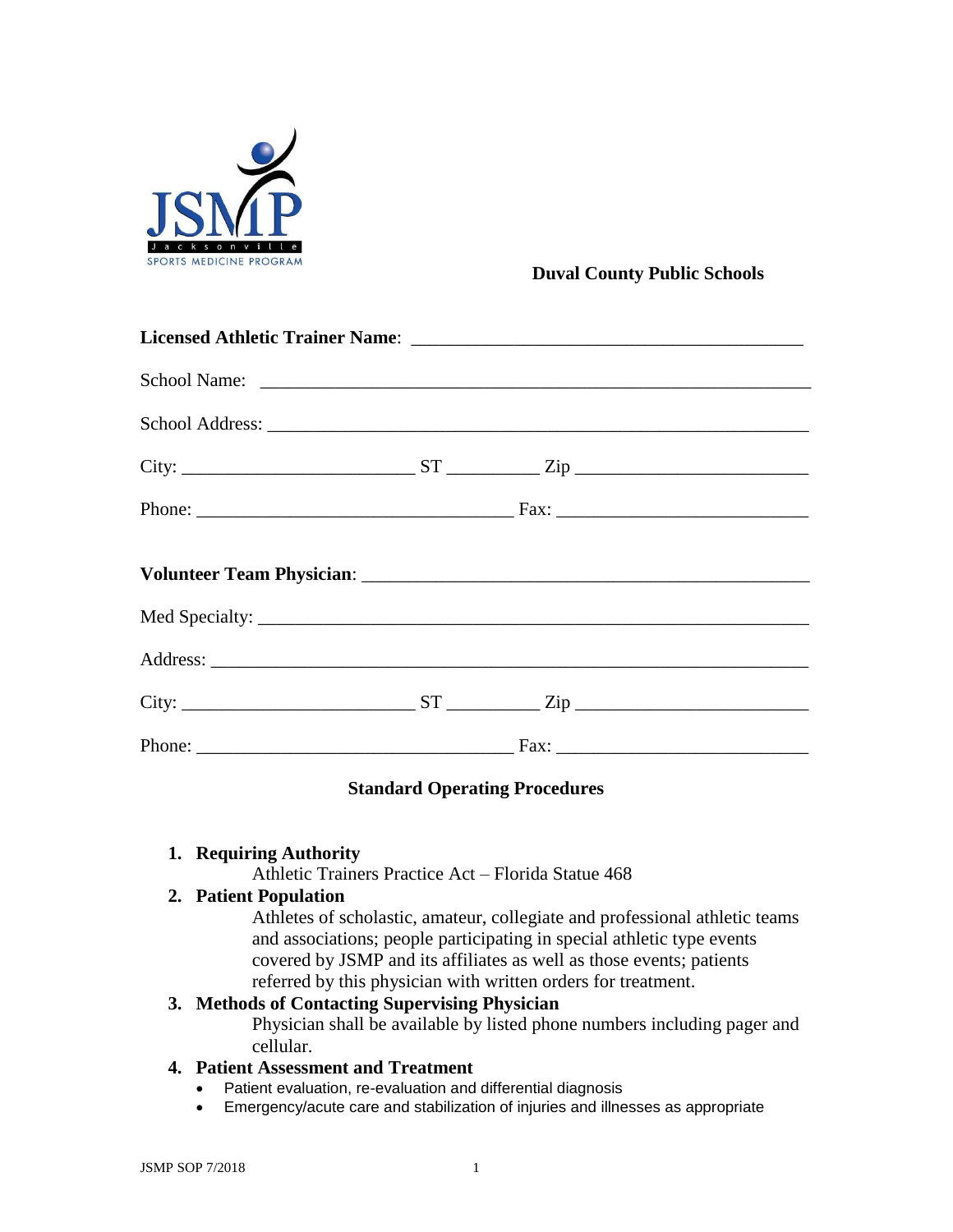Treatment and rehabilitation of first degree and second degree injuries not requiring further referral

The athletic trainer named above may use the following modalities and/or therapeutic techniques:

- Cold and Heat Packs
- ▶ Cold Water Immersion for treatment of Heat Stroke
- > Ultrasound
- $\triangleright$  Electric Stimulation of any variety and waveform
- $\triangleright$  lontophoresis via verbal or written order
- $\triangleright$  Phonophoresis
- $\triangleright$  Manual mobilization and distraction
- $\triangleright$  The reduction of dislocations of the following joints:
- \_**\_**\_\_\_\_\_\_\_\_\_\_\_\_\_\_\_\_\_\_\_\_\_\_\_\_\_\_\_\_\_  $\triangleright$  Temporary splinting and strapping as indicated
- $\triangleright$  Application of casts as ordered
- $\triangleright$  Manufacture and fitting of braces, splints, and other appropriate orthoses as ordered
- Rehabilitation and reconditioning of patients regarding functional activities for strength, flexibility, cardiovascular components as well as appropriate sports/activity skills
- $\triangleright$  Massage as appropriate
- $\triangleright$  Water; including but not limited to whirlpool, aqua therapy, and other appropriate methods
- $\triangleright$  Prevention of possible injuries via programs to improve strength, flexibility and cardiovascular components as well as sports/activity specific skills where appropriate

#### **5. Special Situations**

Head injuries demonstrating signs or symptoms of a concussion with or without loss of consciousness must be cleared by a physician prior to return to participation. The athlete should be removed from the activity and provided instruction to be further evaluated by his/her physician. A written note signed by the treating physician is to be filed prior returning the athlete to participation. A gradual return to participation is preferred after the clearance note is received.

Heat stroke prevention: Athletic trainer will monitor environmental conditions with WBGT for the prevention of heat related emergency. This objective data should be provided to the coaches and Athletic Director to discuss appropriate modifications as conditions warrant. A rectal thermometer can be used to diagnose heat stroke, when appropriate and policy dictates. Cold water immersion should begin as soon as available for victims of heat stroke.

Brachial Plexus injuries of a repetitive nature and of excessive duration are to be cleared by a physician prior to return to participation.

#### **6. Emergency Facility and EMS Activation**